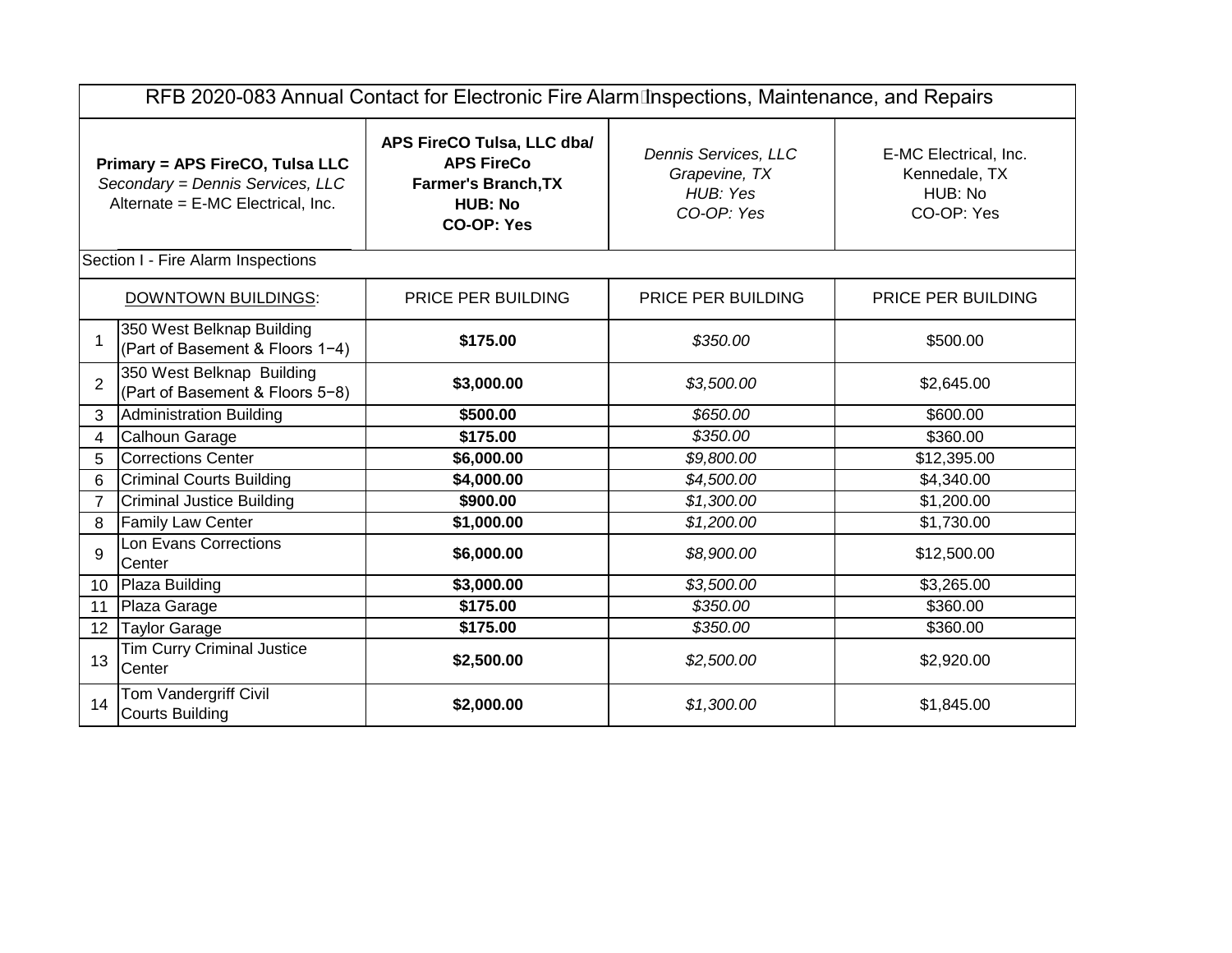| RFB 2020-083 Annual Contact for Electronic Fire Alarm Inspections, Maintenance, and Repairs |                                                                                                          |                                                                                                               |                                                                 |                                                                 |  |  |  |
|---------------------------------------------------------------------------------------------|----------------------------------------------------------------------------------------------------------|---------------------------------------------------------------------------------------------------------------|-----------------------------------------------------------------|-----------------------------------------------------------------|--|--|--|
|                                                                                             | Primary = APS FireCO, Tulsa LLC<br>Secondary = Dennis Services, LLC<br>Alternate = E-MC Electrical, Inc. | APS FireCO Tulsa, LLC dba/<br><b>APS FireCo</b><br>Farmer's Branch, TX<br><b>HUB: No</b><br><b>CO-OP: Yes</b> | Dennis Services, LLC<br>Grapevine, TX<br>HUB: Yes<br>CO-OP: Yes | E-MC Electrical, Inc.<br>Kennedale, TX<br>HUB: No<br>CO-OP: Yes |  |  |  |
|                                                                                             | Section I - Fire Alarm Inspections, cont'd                                                               |                                                                                                               |                                                                 |                                                                 |  |  |  |
|                                                                                             | <b>SUBURBAN BUILDINGS:</b>                                                                               |                                                                                                               |                                                                 |                                                                 |  |  |  |
| 15                                                                                          | Charles F. Griffin Building                                                                              | \$255.00                                                                                                      | \$600.00                                                        | \$360.00                                                        |  |  |  |
| 16                                                                                          | Cold Springs Jail                                                                                        | \$1,000.00                                                                                                    | \$1,200.00                                                      | \$1,250.00                                                      |  |  |  |
|                                                                                             | Section I - Fire Alarm Inspections, cont'd                                                               |                                                                                                               |                                                                 |                                                                 |  |  |  |
| 17                                                                                          | Dionne Phillips Bagsby Southwest                                                                         | \$175.00                                                                                                      | \$350.00                                                        | \$360.00                                                        |  |  |  |
| 18                                                                                          | Green Bay Jail                                                                                           | \$5,000.00                                                                                                    | \$6,000.00                                                      | \$7,000.00                                                      |  |  |  |
|                                                                                             | Section I - Fire Alarm Inspections                                                                       |                                                                                                               |                                                                 |                                                                 |  |  |  |
| 19                                                                                          | <b>Lancaster Annex</b>                                                                                   | \$255.00                                                                                                      | \$350.00                                                        | \$360.00                                                        |  |  |  |
| 20                                                                                          | Lonnell E. Cooper Community                                                                              | \$500.00                                                                                                      | \$550.00                                                        | \$795.00                                                        |  |  |  |
| 21                                                                                          | Medical Examiner's Office &                                                                              | \$500.00                                                                                                      | \$350.00                                                        | \$495.00                                                        |  |  |  |
| 22                                                                                          | Miller Avenue Administration<br><b>Building</b>                                                          | \$255.00                                                                                                      | \$450.00                                                        | \$360.00                                                        |  |  |  |
| 23                                                                                          | Northeast Annex                                                                                          | \$300.00                                                                                                      | \$350.00                                                        | \$685.00                                                        |  |  |  |
| 24                                                                                          | Northeast Courthouse                                                                                     | \$175.00                                                                                                      | \$350.00                                                        | \$360.00                                                        |  |  |  |
| 25                                                                                          | North Patrol Building                                                                                    | \$175.00                                                                                                      | \$250.00                                                        | \$360.00                                                        |  |  |  |
| 26                                                                                          | Northwest Annex                                                                                          | \$255.00                                                                                                      | \$350.00                                                        | \$495.00                                                        |  |  |  |
| $\overline{27}$                                                                             | Northwest Subcourthouse                                                                                  | \$1,000.00                                                                                                    | \$1,300.00                                                      | \$1,720.00                                                      |  |  |  |
| 28                                                                                          | Precinct 1 South Maintenance Center                                                                      |                                                                                                               |                                                                 |                                                                 |  |  |  |
|                                                                                             | <b>BUILDING A</b>                                                                                        | \$175.00                                                                                                      | \$150.00                                                        | \$360.00                                                        |  |  |  |
|                                                                                             | <b>BUILDING B</b>                                                                                        | \$175.00                                                                                                      | \$150.00                                                        | \$360.00                                                        |  |  |  |
| <b>BUILDING C</b><br>\$175.00<br>\$150.00<br>\$360.00                                       |                                                                                                          |                                                                                                               |                                                                 |                                                                 |  |  |  |
|                                                                                             | Precinct 1 Subtotal:                                                                                     | \$525.00                                                                                                      | \$450.00                                                        | \$1,080.00                                                      |  |  |  |
| 29                                                                                          | <b>Precinct 2 Maintenance</b>                                                                            | \$225.00                                                                                                      | \$350.00                                                        | \$360.00                                                        |  |  |  |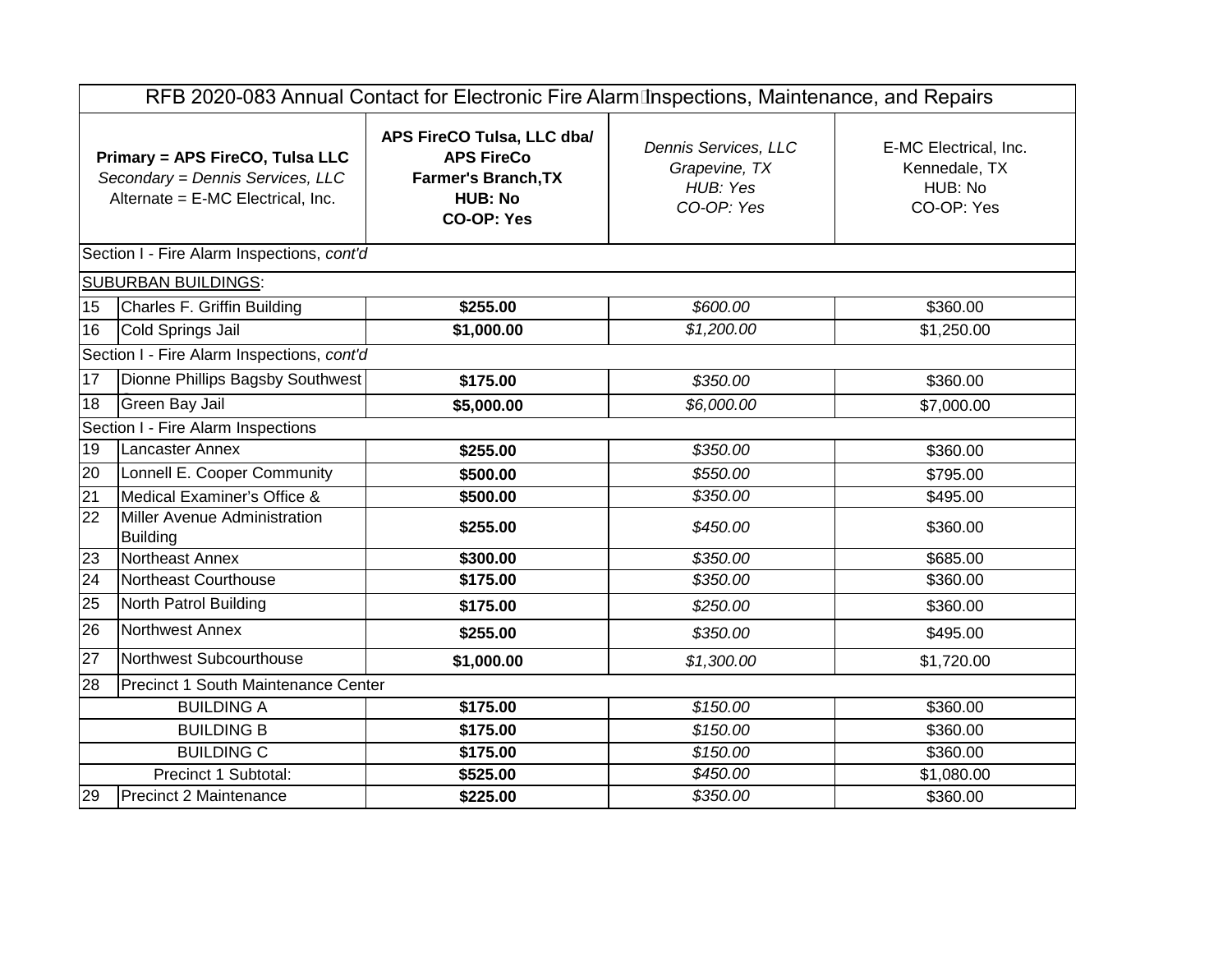|                                                                                                          | RFB 2020-083 Annual Contact for Electronic Fire Alarm Inspections, Maintenance, and Repairs |                                                                                                               |                                                                 |                                                                 |  |  |  |  |
|----------------------------------------------------------------------------------------------------------|---------------------------------------------------------------------------------------------|---------------------------------------------------------------------------------------------------------------|-----------------------------------------------------------------|-----------------------------------------------------------------|--|--|--|--|
| Primary = APS FireCO, Tulsa LLC<br>Secondary = Dennis Services, LLC<br>Alternate = E-MC Electrical, Inc. |                                                                                             | APS FireCO Tulsa, LLC dba/<br><b>APS FireCo</b><br>Farmer's Branch, TX<br><b>HUB: No</b><br><b>CO-OP: Yes</b> | Dennis Services, LLC<br>Grapevine, TX<br>HUB: Yes<br>CO-OP: Yes | E-MC Electrical, Inc.<br>Kennedale, TX<br>HUB: No<br>CO-OP: Yes |  |  |  |  |
|                                                                                                          | Section I - Fire Alarm Inspections, cont'd                                                  |                                                                                                               |                                                                 |                                                                 |  |  |  |  |
| 30                                                                                                       | <b>Reproduction Center</b>                                                                  | \$255.00                                                                                                      | \$550.00                                                        | \$520.00                                                        |  |  |  |  |
|                                                                                                          | <b>RESOURCE CONNECTION</b>                                                                  |                                                                                                               |                                                                 |                                                                 |  |  |  |  |
| 31                                                                                                       | <b>Resource Connection -</b><br>1100 Circle Drive                                           | \$175.00                                                                                                      | \$150.00                                                        | \$375.00                                                        |  |  |  |  |
| 32                                                                                                       | Resource Connection -<br>1200 Circle Drive                                                  | \$255.00                                                                                                      | \$250.00                                                        | \$375.00                                                        |  |  |  |  |
| 33                                                                                                       | Resource Connection -<br>1300 Circle Drive                                                  | \$255.00                                                                                                      | \$350.00                                                        | \$375.00                                                        |  |  |  |  |
| 34                                                                                                       | Resource Connection -<br>1400 Circle Drive                                                  | \$255.00                                                                                                      | \$350.00                                                        | \$375.00                                                        |  |  |  |  |
| 35                                                                                                       | <b>Resource Connection -</b><br>1500 Circle Drive                                           | \$255.00                                                                                                      | \$350.00                                                        | \$375.00                                                        |  |  |  |  |
| 36                                                                                                       | Resource Connection -<br>1801 Circle Drive                                                  | \$175.00                                                                                                      | \$150.00                                                        | \$375.00                                                        |  |  |  |  |
| 37                                                                                                       | Resource Connection -<br>2100 Circle Drive                                                  | \$255.00                                                                                                      | \$250.00                                                        | \$375.00                                                        |  |  |  |  |
| 38                                                                                                       | Resource Connection -<br>2200 Circle Drive                                                  | \$175.00                                                                                                      | \$150.00                                                        | \$375.00                                                        |  |  |  |  |
| 39                                                                                                       | Resource Connection -<br>2300 Circle Drive                                                  | \$255.00                                                                                                      | \$250.00                                                        | \$375.00                                                        |  |  |  |  |
| 40                                                                                                       | <b>Resource Connection -</b><br>2400 Circle Drive                                           | \$175.00                                                                                                      | \$150.00                                                        | \$375.00                                                        |  |  |  |  |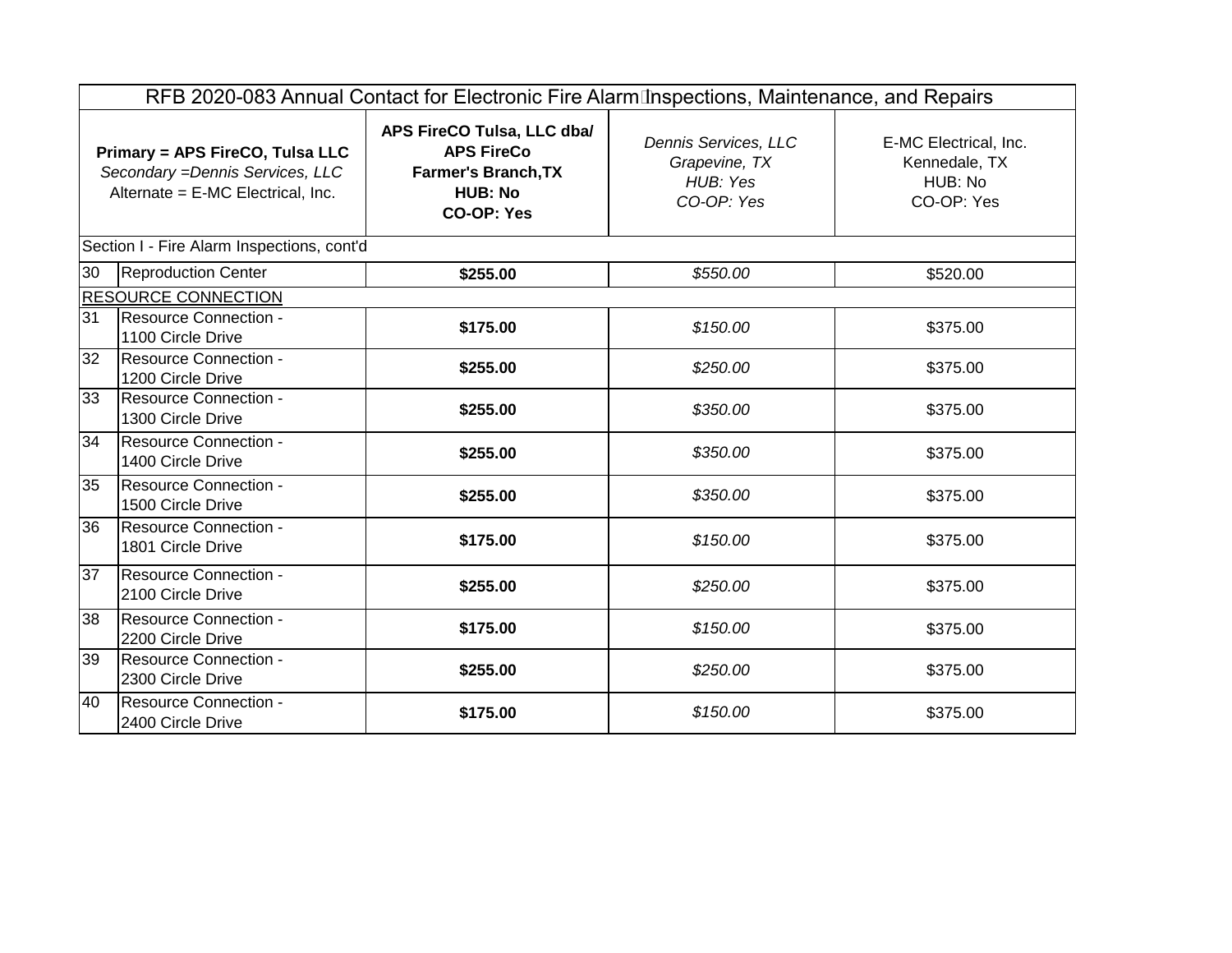| RFB 2020-083 Annual Contact for Electronic Fire Alarm Inspections, Maintenance, and Repairs              |                                                                                                             |                                                                                                                      |                                                                 |                                                                 |  |  |  |
|----------------------------------------------------------------------------------------------------------|-------------------------------------------------------------------------------------------------------------|----------------------------------------------------------------------------------------------------------------------|-----------------------------------------------------------------|-----------------------------------------------------------------|--|--|--|
| Primary = APS FireCO Tulsa, LLC<br>Secondary = Dennis Services, LLC<br>Alternate = E-MC Electrical, Inc. |                                                                                                             | APS FireCO Tulsa, LLC dba/<br><b>APS FireCo</b><br><b>Farmer's Branch, TX</b><br><b>HUB: No</b><br><b>CO-OP: Yes</b> | Dennis Services, LLC<br>Grapevine, TX<br>HUB: Yes<br>CO-OP: Yes | E-MC Electrical, Inc.<br>Kennedale, TX<br>HUB: No<br>CO-OP: Yes |  |  |  |
|                                                                                                          | Section I - Fire Alarm Inspections, cont'd                                                                  |                                                                                                                      |                                                                 |                                                                 |  |  |  |
| 41                                                                                                       | Resource Connection -<br>2500 Circle Drive                                                                  | \$500.00                                                                                                             | \$800.00                                                        | \$375.00                                                        |  |  |  |
| 42                                                                                                       | Resource Connection -<br>5000 Resource Drive                                                                | \$175.00                                                                                                             | \$150.00                                                        | \$375.00                                                        |  |  |  |
| 43                                                                                                       | Resource Connection -<br>5020 Resource Drive                                                                | \$175.00                                                                                                             | \$150.00                                                        | \$375.00                                                        |  |  |  |
| 44                                                                                                       | Resource Connection -<br>5041 Resource Drive                                                                | \$175.00                                                                                                             | \$350.00                                                        | \$375.00                                                        |  |  |  |
| 45                                                                                                       | <b>Resource Connection -</b><br>5051 Resource Drive                                                         | \$255.00                                                                                                             | \$600.00                                                        | \$375.00                                                        |  |  |  |
|                                                                                                          | Subtotal for Resource Connection<br>Buildings:                                                              | \$3,510.00                                                                                                           | \$4,450.00                                                      | \$5,625.00                                                      |  |  |  |
| 46                                                                                                       | Scott D. Moore Juvenile Justice                                                                             | \$2,000.00                                                                                                           | \$2,500.00                                                      | \$3,675.00                                                      |  |  |  |
| 47                                                                                                       | Subcourthouse at Mansfield                                                                                  | \$255.00                                                                                                             | \$350.00                                                        | \$760.00                                                        |  |  |  |
| 48                                                                                                       | Subcourthouse in Arlington                                                                                  | \$255.00                                                                                                             | \$350.00                                                        | \$360.00                                                        |  |  |  |
| 49                                                                                                       | Southeast Annex                                                                                             | \$255.00                                                                                                             | \$350.00                                                        | \$360.00                                                        |  |  |  |
|                                                                                                          | <b>SECTION I-Fire Sprinkler</b><br>\$46,725.00<br>\$60,350.00<br>\$72,360.00<br><b>Inspection Subtotal:</b> |                                                                                                                      |                                                                 |                                                                 |  |  |  |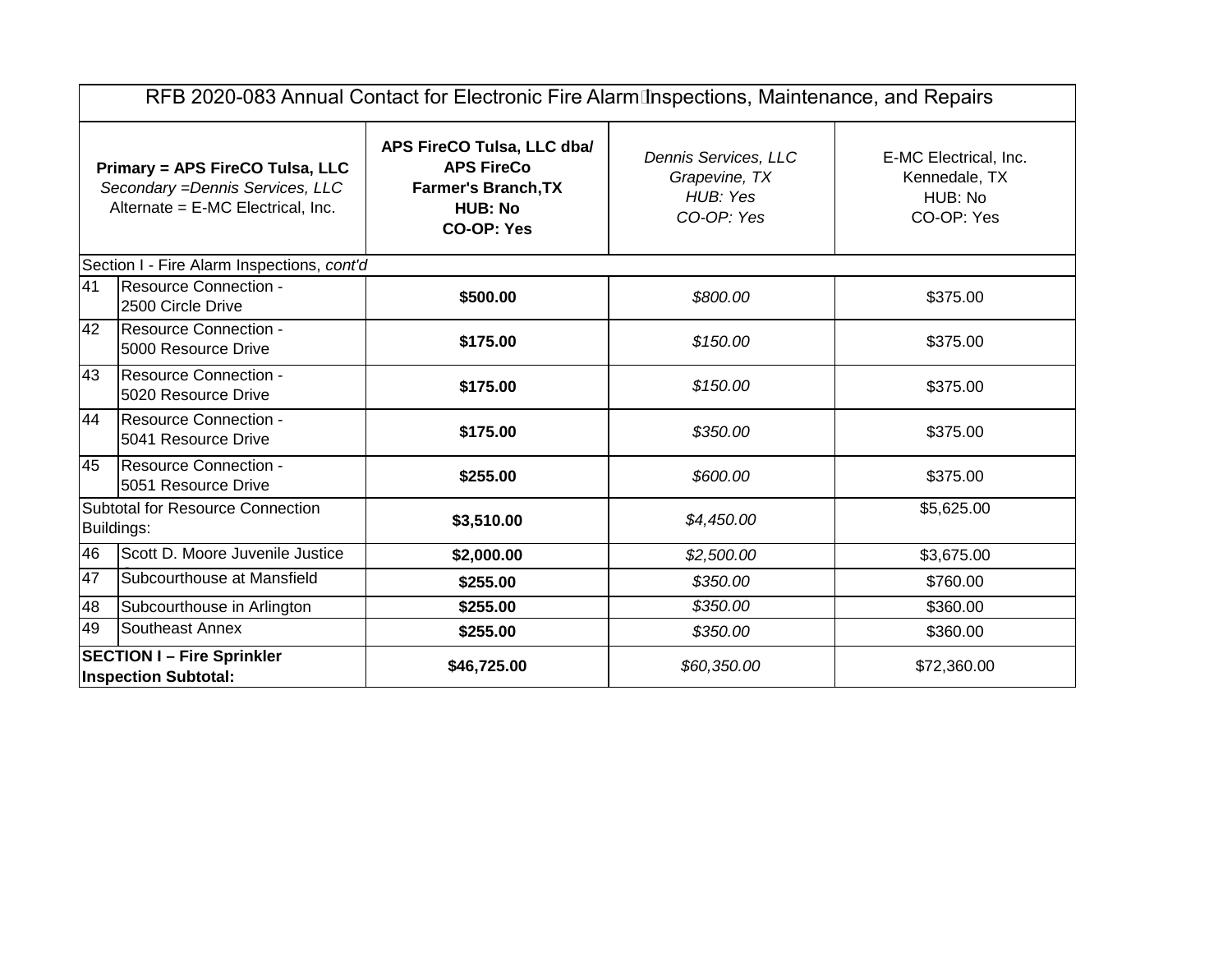| RFB 2020-083 Annual Contact for Electronic Fire Alarm Inspections, Maintenance, and Repairs                     |                                                                                                                      |      |                                                                 |                  |                                                                 |             |                  |      |                      |
|-----------------------------------------------------------------------------------------------------------------|----------------------------------------------------------------------------------------------------------------------|------|-----------------------------------------------------------------|------------------|-----------------------------------------------------------------|-------------|------------------|------|----------------------|
| <b>Primary = APS FireCO Tulsa, LLC</b><br>Secondary = Dennis Services, LLC<br>Alternate = E-MC Electrical, Inc. | APS FireCO Tulsa, LLC dba/<br><b>APS FireCo</b><br><b>Farmer's Branch, TX</b><br><b>HUB: No</b><br><b>CO-OP: Yes</b> |      | Dennis Services, LLC<br>Grapevine, TX<br>HUB: Yes<br>CO-OP: Yes |                  | E-MC Electrical, Inc.<br>Kennedale, TX<br>HUB: No<br>CO-OP: Yes |             |                  |      |                      |
| <b>SECTION II - FIRE ALARM REPAIRS</b>                                                                          |                                                                                                                      |      |                                                                 |                  |                                                                 |             |                  |      |                      |
| <b>Labor Rates</b>                                                                                              | <b>Unit Rate</b>                                                                                                     | Est. | <b>Extended Rate</b>                                            | <b>Unit Rate</b> | Est.                                                            | Extended    | <b>Unit Rate</b> | Est. | <b>Extended Rate</b> |
| Repair Technician, Hourly Rate<br>M-F (8:00 a.m. to 5:00 p.m.)                                                  | \$85.00                                                                                                              | 250  | \$21,250.00                                                     | \$75.00          | 250                                                             | \$18,750.00 | \$65.00          | 250  | \$16,250.00          |
| Repair Person, Hourly Rate,<br>M-F (5:01 p.m. to 7:59 a.m.)                                                     | \$127.50                                                                                                             | 30   | \$3,825.00                                                      | \$95.00          | 30                                                              | \$2,850.00  | \$100.00         | 30   | \$3,000.00           |
| Licensed Repair Person,<br>Hourly Rate, Weekends<br>& Contractor Holidays                                       | \$170.00                                                                                                             | 10   | \$1,700.00                                                      | \$95.00          | 10                                                              | \$950.00    | \$100.00         | 10   | $\sqrt{31,000.00}$   |
| Helper, Hourly Rate,<br>8:00 a.m. to 5:00 pm.                                                                   | \$75.00                                                                                                              | 100  | \$7,500.00                                                      | \$45.00          | 100                                                             | \$4,500.00  | \$65.00          | 100  | \$6,500.00           |
| Helper, Hourly Rate,<br>5:01 p.m. to 7:50 a.m.                                                                  | \$112.50                                                                                                             | 25   | \$2,812.50                                                      | \$55.00          | 25                                                              | \$1,375.00  | \$100.00         | 25   | \$2,500.00           |
| Helper, Hourly Rate, Weekends<br>& Contractor Holidays                                                          | \$150.00                                                                                                             | 10   | \$1,500.00                                                      | \$55.00          | 10                                                              | \$550.00    | \$100.00         | 10   | \$1,000.00           |
| <b>Emergency Call Rate</b>                                                                                      | \$127.50                                                                                                             | 10   | \$1,275.00                                                      | \$95.00          | 10                                                              | \$950.00    | \$100.00         | 10   | \$1,000.00           |
| Section II - Estimated Fire Alarm<br>Repair Subtotal:                                                           | \$39,862.50                                                                                                          |      | \$29,925.00                                                     |                  | \$31,250.00                                                     |             |                  |      |                      |
| <b>GRAND TOTAL (SECTIONS I &amp; II)</b>                                                                        | \$86,587.50                                                                                                          |      | \$90,275.00                                                     |                  | \$103,610.00                                                    |             |                  |      |                      |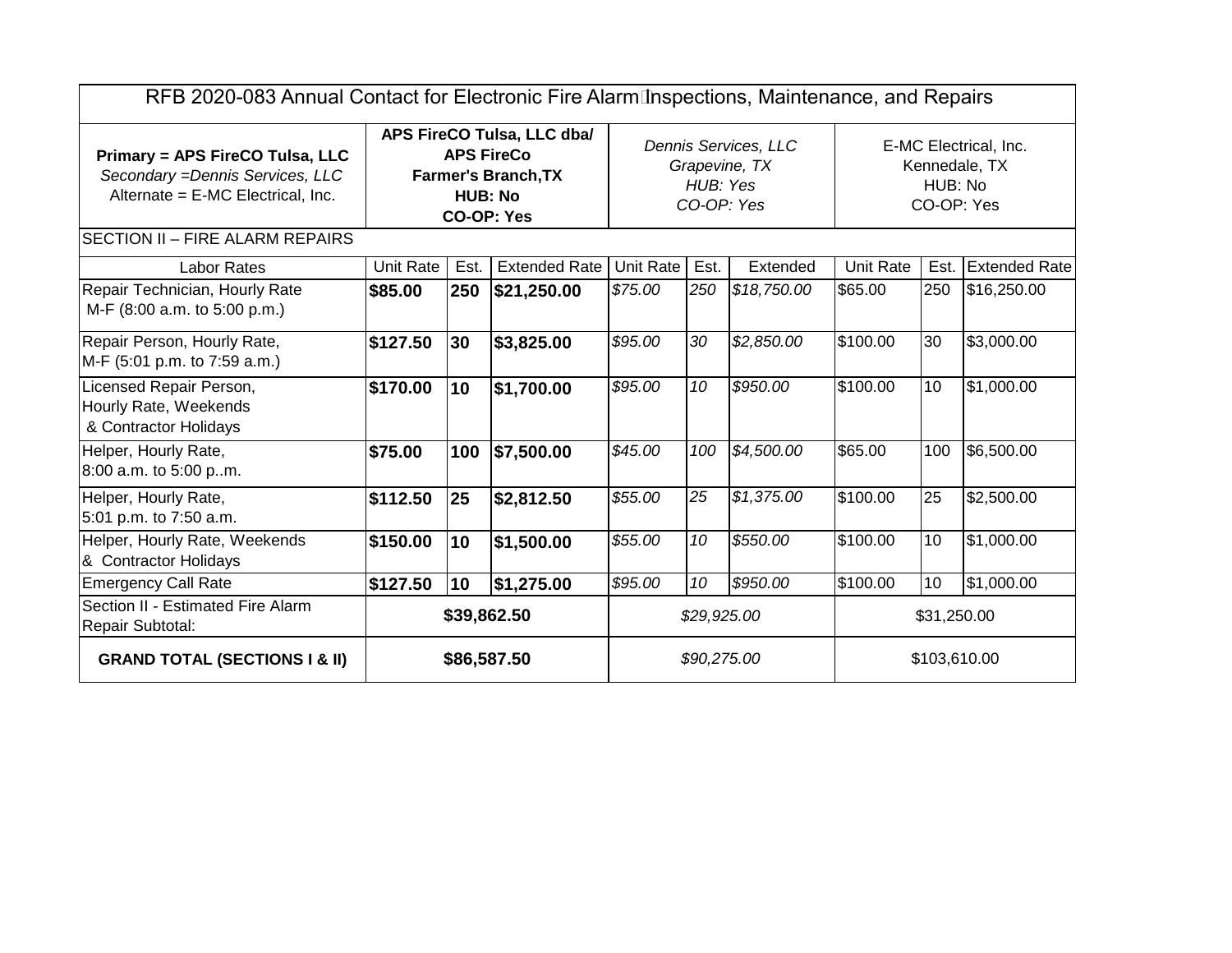| RFB 2020-083 Annual Contact for Electronic Fire Alarm Inspections, Maintenance, and Repairs              |                                                                                                                      |                                                                 |                                                                 |  |  |  |  |
|----------------------------------------------------------------------------------------------------------|----------------------------------------------------------------------------------------------------------------------|-----------------------------------------------------------------|-----------------------------------------------------------------|--|--|--|--|
| Primary = APS FireCO Tulsa, LLC<br>Secondary = Dennis Services, LLC<br>Alternate = E-MC Electrical, Inc. | APS FireCO Tulsa, LLC dba/<br><b>APS FireCo</b><br><b>Farmer's Branch, TX</b><br><b>HUB: No</b><br><b>CO-OP: Yes</b> | Dennis Services, LLC<br>Grapevine, TX<br>HUB: Yes<br>CO-OP: Yes | E-MC Electrical, Inc.<br>Kennedale, TX<br>HUB: No<br>CO-OP: Yes |  |  |  |  |
| <b>MARK-UP</b>                                                                                           | 20%                                                                                                                  | 25%                                                             | 25%                                                             |  |  |  |  |
| <b>DISCOUNT</b>                                                                                          |                                                                                                                      | ٠                                                               |                                                                 |  |  |  |  |
| <b>RESPONSE TIME</b>                                                                                     |                                                                                                                      |                                                                 |                                                                 |  |  |  |  |
| Normal business hours<br>$(8:00 a.m. - 5:00 p.m., M-F)$                                                  | <b>4 Hours</b>                                                                                                       | 4 Hours                                                         | within 24 hours                                                 |  |  |  |  |
| After normal business hours<br>$(5:01 \text{ p.m.} - 7:59 \text{ a.m.}, \text{M-F}).$                    | 4 Hours                                                                                                              | 4 Hours                                                         | within 24 hours                                                 |  |  |  |  |
| <b>Weekend &amp; Contractor Holiday Hours</b>                                                            | 4 Hours                                                                                                              | 4 Hours                                                         | within 24 hours                                                 |  |  |  |  |
| <b>Emergency Situations</b>                                                                              | 4 Hours                                                                                                              | 4 Hours                                                         | 4 hours                                                         |  |  |  |  |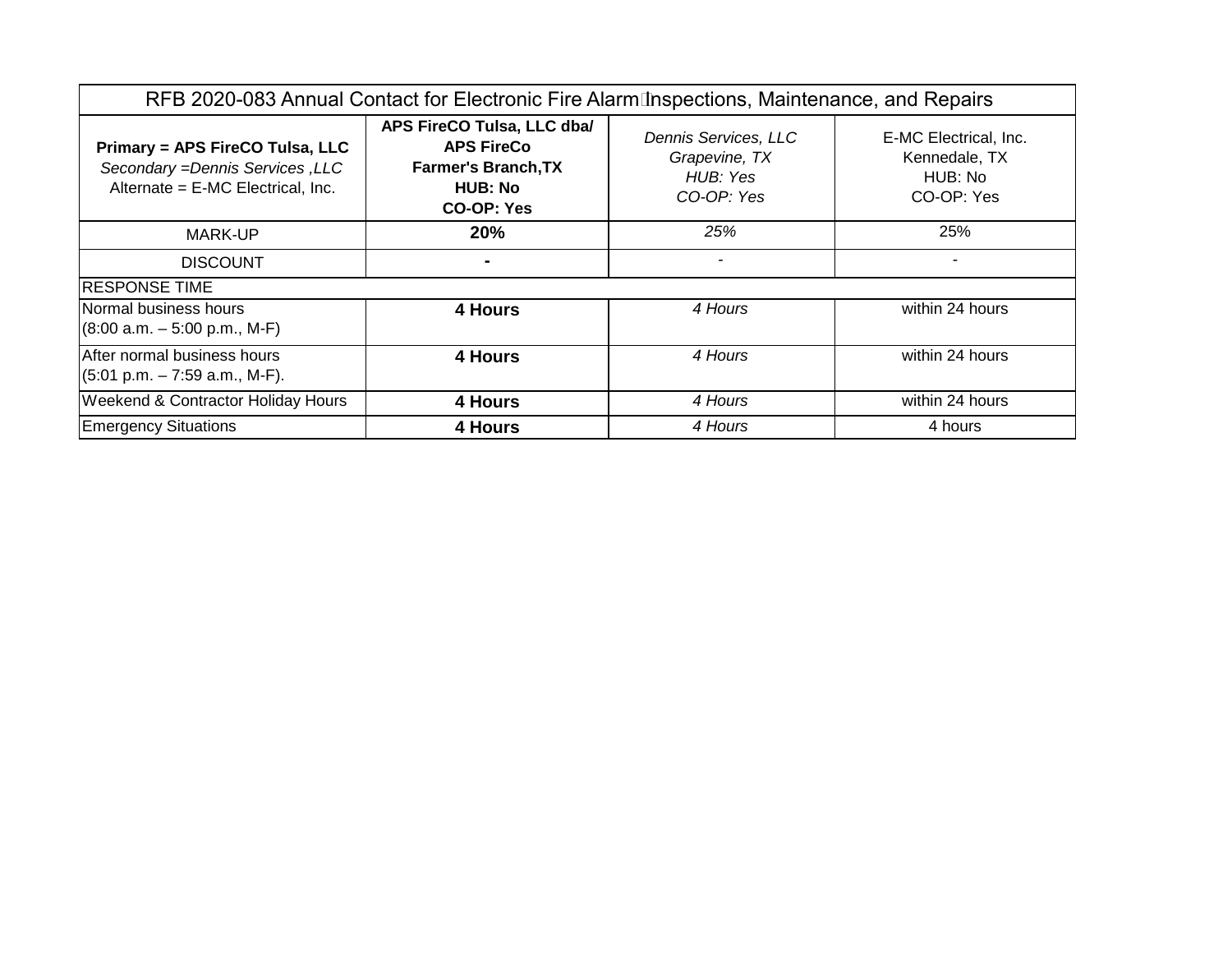|                                                                                                          | RFB 2020-083 Annual Contact for Electronic Fire Alarm Inspections, Maintenance, and Repairs |                                                                                                                                                        |                    |                                                                         |  |  |  |  |
|----------------------------------------------------------------------------------------------------------|---------------------------------------------------------------------------------------------|--------------------------------------------------------------------------------------------------------------------------------------------------------|--------------------|-------------------------------------------------------------------------|--|--|--|--|
| Primary = APS FireCO Tulsa, LLC<br>Secondary = Dennis Services, LLC<br>Alternate = E-MC Electrical, Inc. |                                                                                             | American Fire Protection Group<br><b>LMC Fire &amp; Security</b><br>Fort Worth, TX<br>Fort Worth, TX<br>HUB: No<br>HUB: No<br>CO-OP: Yes<br>CO-OP: Yes |                    | Century Fire Protection, LLC<br>Fort Worth, TX<br>HUB: No<br>CO-OP: Yes |  |  |  |  |
|                                                                                                          | Section I - Fire Alarm Inspections                                                          |                                                                                                                                                        |                    |                                                                         |  |  |  |  |
|                                                                                                          | <b>DOWNTOWN BUILDINGS:</b>                                                                  | PRICE PER BUILDING                                                                                                                                     | PRICE PER BUILDING | PRICE PER BUILDING                                                      |  |  |  |  |
|                                                                                                          | 350 West Belknap Building<br>(Part of Basement & Floors 1-4)                                | \$300.00                                                                                                                                               | \$300.00           | \$3,060.00                                                              |  |  |  |  |
| $\overline{2}$                                                                                           | 350 West Belknap Building<br>(Part of Basement & Floors 5-8)                                | \$4,800.00                                                                                                                                             | \$3,500.00         | \$9,520.00                                                              |  |  |  |  |
| 3                                                                                                        | Administration Building                                                                     | \$600.00                                                                                                                                               | \$960.00           | \$4,080.00                                                              |  |  |  |  |
| 4                                                                                                        | Calhoun Garage                                                                              | \$300.00                                                                                                                                               | \$300.00           | \$680.00                                                                |  |  |  |  |
| 5                                                                                                        | Corrections Center                                                                          | \$10,800.00                                                                                                                                            | \$16,600.00        | \$36,720.00                                                             |  |  |  |  |
| 6                                                                                                        | <b>Criminal Courts Building</b>                                                             | \$5,000.00                                                                                                                                             | \$4,500.00         | \$17,680.00                                                             |  |  |  |  |
| $\overline{7}$                                                                                           | Criminal Justice Building                                                                   | \$1,800.00                                                                                                                                             | \$1,200.00         | \$4,080.00                                                              |  |  |  |  |
| 8                                                                                                        | <b>Family Law Center</b>                                                                    | \$1,800.00                                                                                                                                             | \$3,500.00         | \$8,160.00                                                              |  |  |  |  |
| 9                                                                                                        | Lon Evans Corrections Center                                                                | \$12,000.00                                                                                                                                            | \$14,250.00        | \$31,280.00                                                             |  |  |  |  |
| 10                                                                                                       | Plaza Building                                                                              | \$3,600.00                                                                                                                                             | \$3,250.00         | \$14,960.00                                                             |  |  |  |  |
| 11                                                                                                       | Plaza Garage                                                                                | \$300.00                                                                                                                                               | \$300.00           | \$1,700.00                                                              |  |  |  |  |
| 12                                                                                                       | Taylor Garage                                                                               | \$300.00                                                                                                                                               | \$300.00           | \$1,020.00                                                              |  |  |  |  |
| 13                                                                                                       | Tim Curry Criminal Justice Center                                                           | \$2,400.00                                                                                                                                             | \$2,500.00         | \$10,780.00                                                             |  |  |  |  |
| 14                                                                                                       | Tom Vandergriff Civil Courts<br><b>Building</b>                                             | \$1,200.00                                                                                                                                             | \$4,500.00         | \$8,160.00                                                              |  |  |  |  |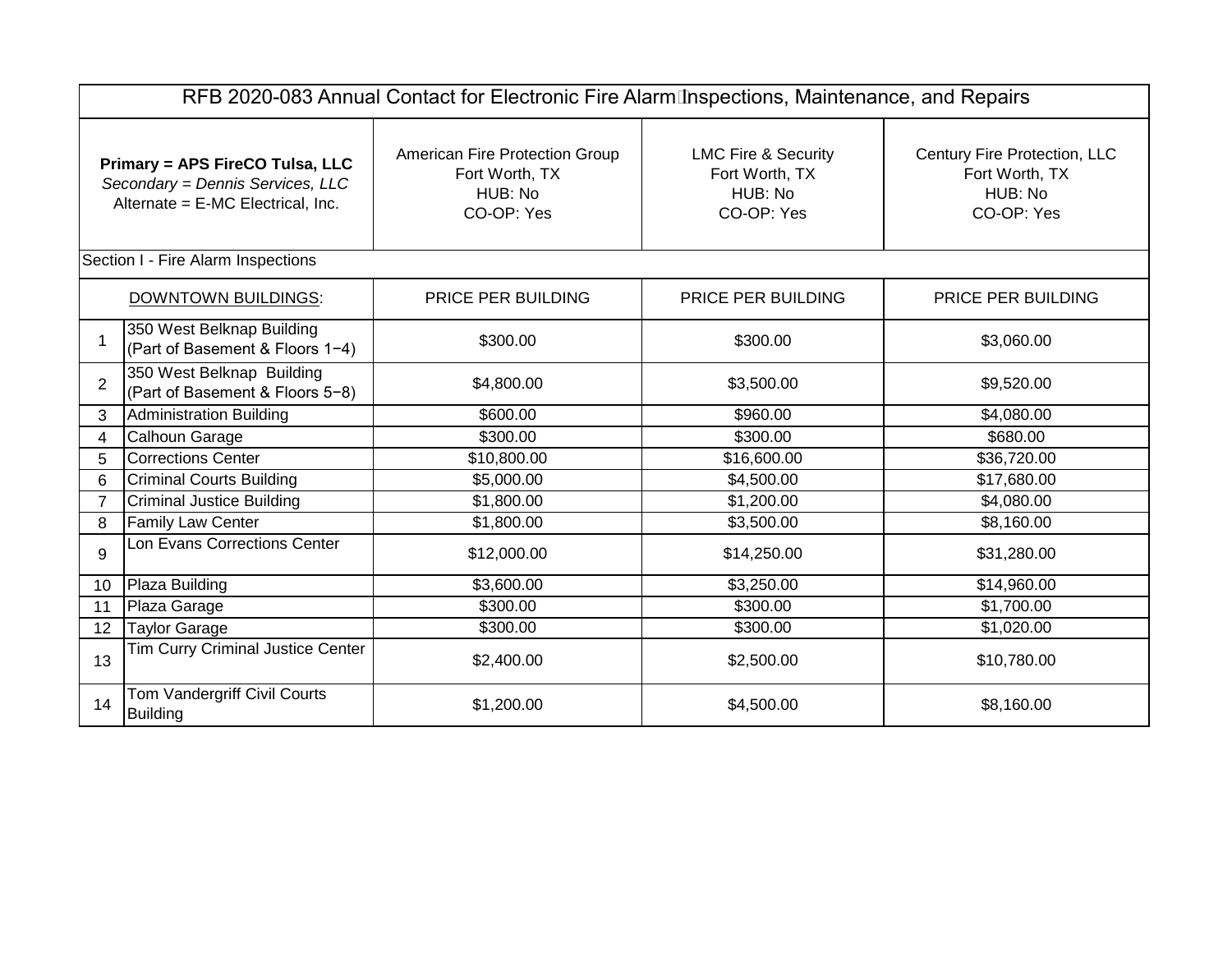| RFB 2020-083 Annual Contact for Electronic Fire Alarm Inspections, Maintenance, and Repairs                    |                                                         |                                                                                                           |                                                                 |                                                                 |  |  |  |
|----------------------------------------------------------------------------------------------------------------|---------------------------------------------------------|-----------------------------------------------------------------------------------------------------------|-----------------------------------------------------------------|-----------------------------------------------------------------|--|--|--|
| <b>Primary = APS FireCO Tulsa, LLC</b><br>Secondary = Dennis Services LLC<br>Alternate = E-MC Electrical, Inc. |                                                         | APS FireCO Tulsa, LLC dba/ APS<br><b>FireCo</b><br><b>Farmer's Branch, TX</b><br><b>HUB: No</b><br>CO-OP: | Dennis Services, LLC<br>Grapevine, TX<br>HUB: Yes<br>CO-OP: Yes | E-MC Electrical, Inc.<br>Kennedale, TX<br>HUB: No<br>CO-OP: Yes |  |  |  |
|                                                                                                                | Section I - Fire Alarm Inspections, cont'd              |                                                                                                           |                                                                 |                                                                 |  |  |  |
|                                                                                                                | <b>SUBURBAN BUILDINGS:</b>                              |                                                                                                           |                                                                 |                                                                 |  |  |  |
| 15                                                                                                             | Charles F. Griffin Building                             | \$450.00                                                                                                  | \$400.00                                                        | \$1,700.00                                                      |  |  |  |
| 16                                                                                                             | Cold Springs Jail                                       | \$1,800.00                                                                                                | \$1,000.00                                                      | \$4,420.00                                                      |  |  |  |
|                                                                                                                | Section I - Fire Alarm Inspections, cont'd              |                                                                                                           |                                                                 |                                                                 |  |  |  |
| 17                                                                                                             | Dionne Phillips Bagsby Southwest                        | \$300.00                                                                                                  | \$500.00                                                        | \$680.00                                                        |  |  |  |
| 18                                                                                                             | Green Bay Jail                                          | \$8,400.00                                                                                                | \$7,500.00                                                      | \$20,400.00                                                     |  |  |  |
|                                                                                                                | Section I - Fire Alarm Inspections                      |                                                                                                           |                                                                 |                                                                 |  |  |  |
| 19                                                                                                             | Lancaster Annex                                         | \$300.00                                                                                                  | \$300.00                                                        | \$1,020.00                                                      |  |  |  |
| 20                                                                                                             | Lonnell E. Cooper Community                             | \$1,200.00                                                                                                | \$1,500.00                                                      | \$1,360.00                                                      |  |  |  |
| $\overline{21}$                                                                                                | Medical Examiner's Office &                             | \$450.00                                                                                                  | \$750.00                                                        | \$1,700.00                                                      |  |  |  |
| 22                                                                                                             | Miller Avenue Administration<br><b>Building</b>         | \$300.00                                                                                                  | \$500.00                                                        | \$680.00                                                        |  |  |  |
| 23                                                                                                             | Northeast Annex                                         | \$450.00                                                                                                  | \$1,250.00                                                      | \$1,360.00                                                      |  |  |  |
| 24                                                                                                             | Northeast Courthouse                                    | \$300.00                                                                                                  | \$350.00                                                        | \$1,700.00                                                      |  |  |  |
| 25                                                                                                             | North Patrol Building                                   | \$300.00                                                                                                  | \$300.00                                                        | \$340.00                                                        |  |  |  |
| 26                                                                                                             | Northwest Annex                                         | \$450.00                                                                                                  | \$300.00                                                        | \$2,040.00                                                      |  |  |  |
| 27                                                                                                             | Northwest Subcourthouse                                 | \$1,800.00                                                                                                | \$300.00                                                        | \$6,800.00                                                      |  |  |  |
| 28                                                                                                             | Precinct 1 South Maintenance Center                     |                                                                                                           |                                                                 |                                                                 |  |  |  |
|                                                                                                                | <b>BUILDING A</b>                                       | \$300.00                                                                                                  | \$300.00                                                        | \$680.00                                                        |  |  |  |
|                                                                                                                | <b>BUILDING B</b><br>\$300.00<br>\$300.00<br>\$1,020.00 |                                                                                                           |                                                                 |                                                                 |  |  |  |
|                                                                                                                | <b>BUILDING C</b>                                       | \$300.00                                                                                                  | \$300.00                                                        | \$340.00                                                        |  |  |  |
|                                                                                                                | Precinct 1 Subtotal:                                    | \$900.00                                                                                                  | \$900.00                                                        | \$2,040.00                                                      |  |  |  |
| 29                                                                                                             | <b>Precinct 2 Maintenance</b>                           | \$300.00                                                                                                  | \$300.00                                                        | \$340.00                                                        |  |  |  |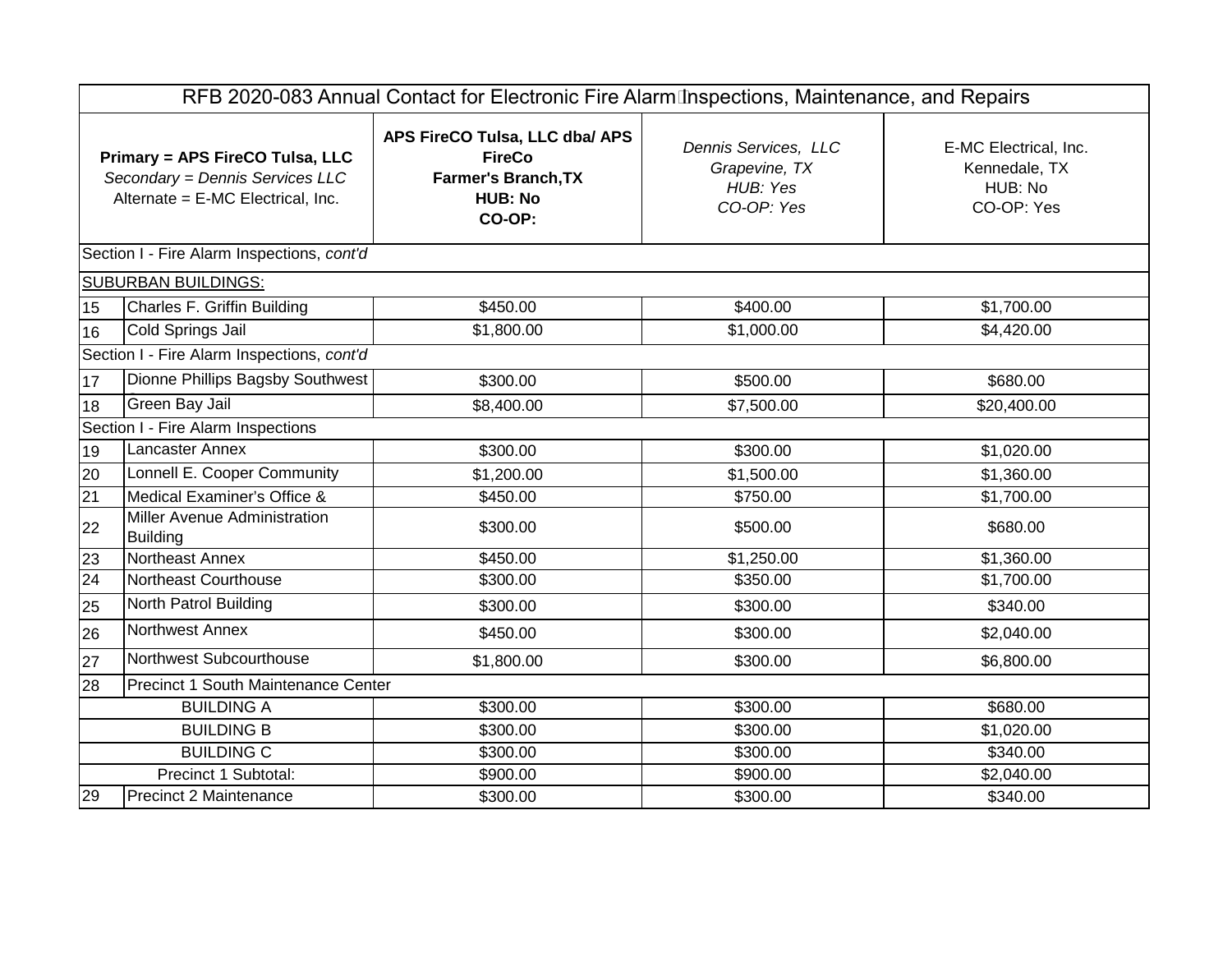|                                                                                                                 | RFB 2020-083 Annual Contact for Electronic Fire Alarm Inspections, Maintenance, and Repairs |                                                                           |                                                                           |                                                                  |  |  |  |  |
|-----------------------------------------------------------------------------------------------------------------|---------------------------------------------------------------------------------------------|---------------------------------------------------------------------------|---------------------------------------------------------------------------|------------------------------------------------------------------|--|--|--|--|
| <b>Primary = APS FireCO Tulsa, LLC</b><br>Secondary = Dennis Services, LLC<br>Alternate = E-MC Electrical, Inc. |                                                                                             | American Fire Protection Group<br>Fort Worth, TX<br>HUB: No<br>CO-OP: Yes | <b>LMC Fire &amp; Security</b><br>Fort Worth, TX<br>HUB: No<br>CO-OP: Yes | Century Fire Protection, LLC<br>Fort Worth, TX<br>HUB:<br>CO-OP: |  |  |  |  |
|                                                                                                                 | Section I - Fire Alarm Inspections, cont'd                                                  |                                                                           |                                                                           |                                                                  |  |  |  |  |
| 30                                                                                                              | <b>Reproduction Center</b>                                                                  | \$600.00                                                                  | \$500.00                                                                  | \$1,700.00                                                       |  |  |  |  |
|                                                                                                                 | <b>RESOURCE CONNECTION</b>                                                                  |                                                                           |                                                                           |                                                                  |  |  |  |  |
| 31                                                                                                              | <b>Resource Connection -</b><br>1100 Circle Drive                                           | \$300.00                                                                  | \$640.00                                                                  | \$340.00                                                         |  |  |  |  |
| 32                                                                                                              | Resource Connection -<br>1200 Circle Drive                                                  | \$750.00                                                                  | \$640.00                                                                  | \$1,360.00                                                       |  |  |  |  |
| 33                                                                                                              | <b>Resource Connection -</b><br>1300 Circle Drive                                           | \$750.00                                                                  | \$640.00                                                                  | \$1,360.00                                                       |  |  |  |  |
| 34                                                                                                              | <b>Resource Connection -</b><br>1400 Circle Drive                                           | \$750.00                                                                  | \$640.00                                                                  | \$1,360.00                                                       |  |  |  |  |
| 35                                                                                                              | <b>Resource Connection -</b><br>1500 Circle Drive                                           | \$750.00                                                                  | \$640.00                                                                  | \$1,360.00                                                       |  |  |  |  |
| 36                                                                                                              | <b>Resource Connection -</b><br>1801 Circle Drive                                           | \$300.00                                                                  | \$640.00                                                                  | \$340.00                                                         |  |  |  |  |
| 37                                                                                                              | Resource Connection -<br>2100 Circle Drive                                                  | \$450.00                                                                  | \$640.00                                                                  | \$1,020.00                                                       |  |  |  |  |
| 38                                                                                                              | <b>Resource Connection -</b><br>2200 Circle Drive                                           | \$300.00                                                                  | \$640.00                                                                  | \$340.00                                                         |  |  |  |  |
| 39                                                                                                              | <b>Resource Connection -</b><br>2300 Circle Drive                                           | \$450.00                                                                  | \$640.00                                                                  | \$680.00                                                         |  |  |  |  |
| 40                                                                                                              | <b>Resource Connection -</b><br>2400 Circle Drive                                           | \$300.00                                                                  | \$640.00                                                                  | \$340.00                                                         |  |  |  |  |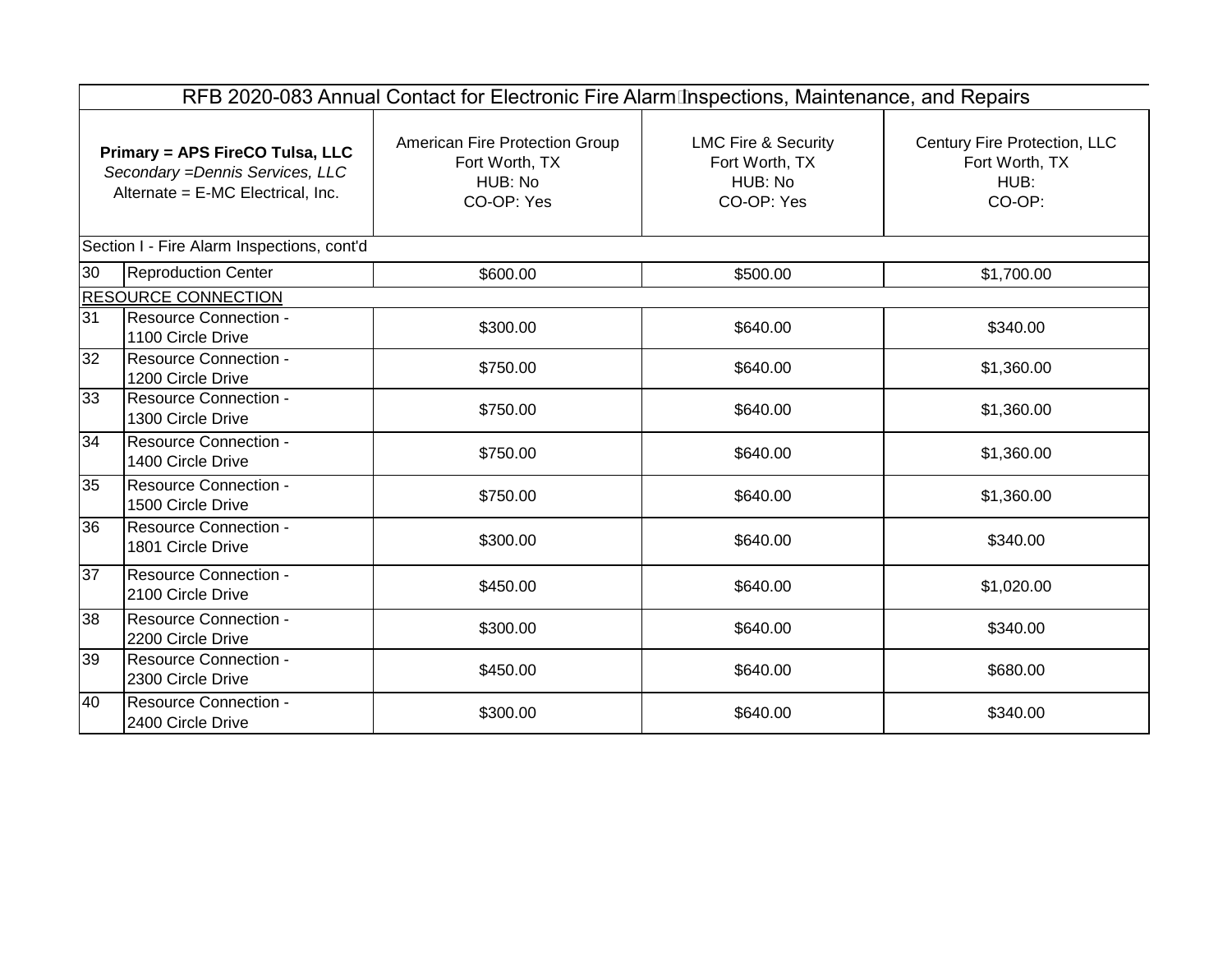|                                                                                                                 | RFB 2020-083 Annual Contact for Electronic Fire Alarm Inspections, Maintenance, and Repairs             |                                                                           |                                                                           |                                                                  |  |  |  |  |
|-----------------------------------------------------------------------------------------------------------------|---------------------------------------------------------------------------------------------------------|---------------------------------------------------------------------------|---------------------------------------------------------------------------|------------------------------------------------------------------|--|--|--|--|
| <b>Primary = APS FireCO Tulsa, LLC</b><br>Secondary = Dennis Services, LLC<br>Alternate = E-MC Electrical, Inc. |                                                                                                         | American Fire Protection Group<br>Fort Worth, TX<br>HUB: No<br>CO-OP: Yes | <b>LMC Fire &amp; Security</b><br>Fort Worth, TX<br>HUB: No<br>CO-OP: Yes | Century Fire Protection, LLC<br>Fort Worth, TX<br>HUB:<br>CO-OP: |  |  |  |  |
|                                                                                                                 | Section I - Fire Alarm Inspections, cont'd                                                              |                                                                           |                                                                           |                                                                  |  |  |  |  |
| 41                                                                                                              | <b>Resource Connection -</b><br>2500 Circle Drive                                                       | \$900.00                                                                  | \$640.00                                                                  | \$2,040.00                                                       |  |  |  |  |
| 42                                                                                                              | Resource Connection -<br>5000 Resource Drive                                                            | \$300.00                                                                  | \$640.00                                                                  | \$680.00                                                         |  |  |  |  |
| 43                                                                                                              | Resource Connection -<br>5020 Resource Drive                                                            | \$300.00                                                                  | \$640.00                                                                  | \$680.00                                                         |  |  |  |  |
| 44                                                                                                              | Resource Connection -<br>5041 Resource Drive                                                            | \$450.00                                                                  | \$640.00                                                                  | \$2,040.00                                                       |  |  |  |  |
| 45                                                                                                              | <b>Resource Connection -</b><br>5051 Resource Drive                                                     | \$450.00                                                                  | \$640.00                                                                  | \$1,700.00                                                       |  |  |  |  |
| Buildings:                                                                                                      | <b>Subtotal for Resource Connection</b>                                                                 | \$7,500.00                                                                | \$9,600.00                                                                | \$15,640.00                                                      |  |  |  |  |
| 46                                                                                                              | Scott D. Moore Juvenile Justice                                                                         | \$3,600.00                                                                | \$8,500.00                                                                | \$10,200.00                                                      |  |  |  |  |
| 47                                                                                                              | Subcourthouse at Mansfield                                                                              | \$450.00                                                                  | \$600.00                                                                  | \$3,060.00                                                       |  |  |  |  |
| 48                                                                                                              | Subcourthouse in Arlington                                                                              | \$400.00                                                                  | \$600.00                                                                  | \$1,020.00                                                       |  |  |  |  |
| 49                                                                                                              | Southeast Annex                                                                                         | \$400.00                                                                  | \$300.00                                                                  | \$340.00                                                         |  |  |  |  |
|                                                                                                                 | <b>SECTION I - Fire Sprinkler Inspection</b><br>\$75,850.00<br>\$92,210.00<br>\$230,420.00<br>Subtotal: |                                                                           |                                                                           |                                                                  |  |  |  |  |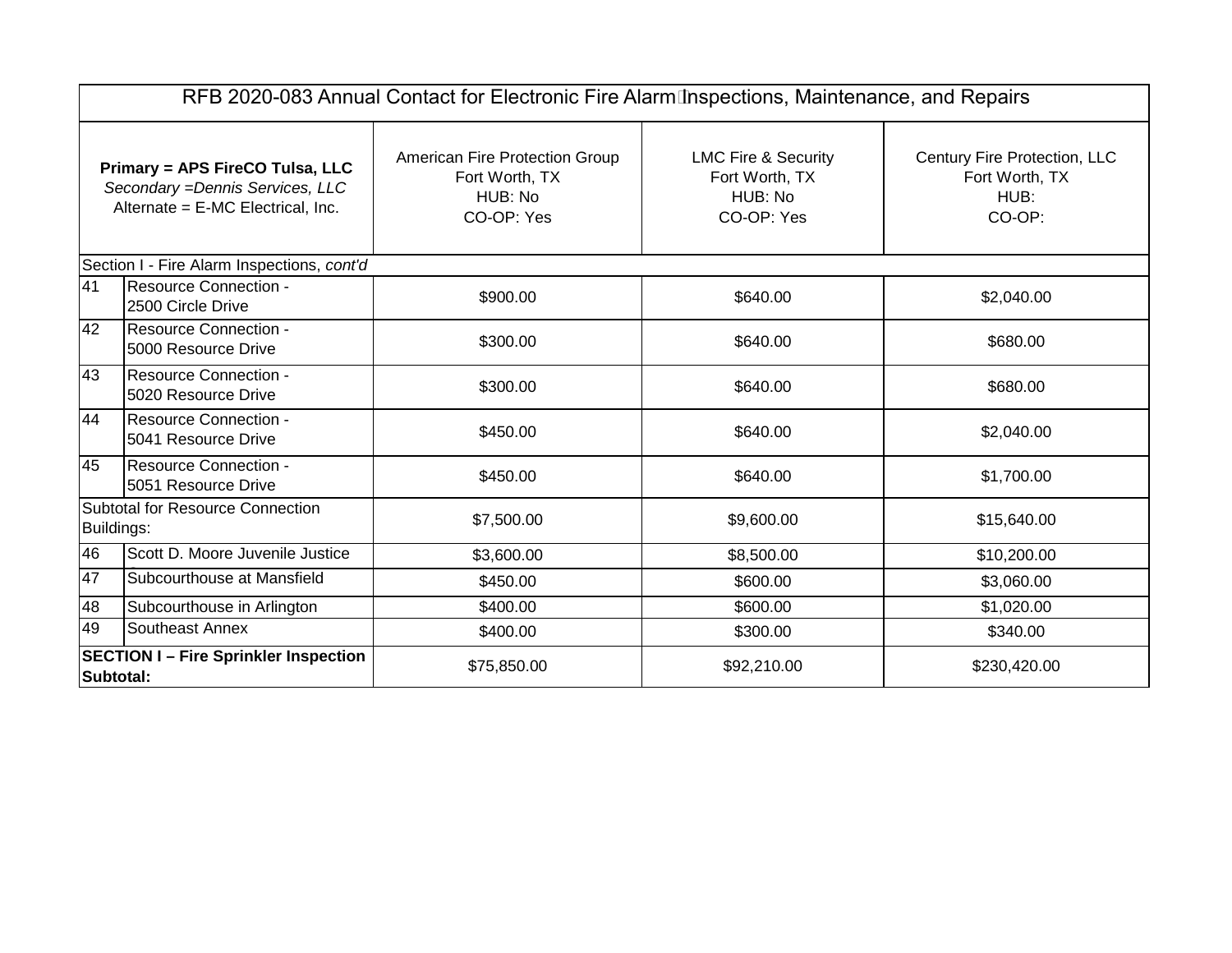| RFB 2020-083 Annual Contact for Electronic Fire Alarm Inspections, Maintenance, and Repairs              |                  |                 |                                                                                  |                  |                       |                                                  |                  |      |                                                                  |
|----------------------------------------------------------------------------------------------------------|------------------|-----------------|----------------------------------------------------------------------------------|------------------|-----------------------|--------------------------------------------------|------------------|------|------------------------------------------------------------------|
| Primary = APS FireCO Tulsa, LLC<br>Secondary = Dennis Services, LLC<br>Alternate = E-MC Electrical, Inc. |                  |                 | <b>American Fire Protection Group</b><br>Fort Worth, TX<br>HUB: No<br>CO-OP: Yes |                  | HUB: No<br>CO-OP: Yes | <b>LMC Fire &amp; Security</b><br>Fort Worth, TX |                  |      | Century Fire Protection, LLC<br>Fort Worth, TX<br>HUB:<br>CO-OP: |
| <b>SECTION II - FIRE ALARM REPAIRS</b>                                                                   |                  |                 |                                                                                  |                  |                       |                                                  |                  |      |                                                                  |
| <b>Labor Rates</b>                                                                                       | <b>Unit Rate</b> | Est.            | <b>Extended Rate</b>                                                             | <b>Unit Rate</b> | Est.                  | Extended                                         | <b>Unit Rate</b> | Est. | <b>Extended Rate</b>                                             |
| Repair Technician, Hourly Rate<br>M-F (8:00 a.m. to 5:00 p.m.)                                           | \$85.00          |                 | 250 \$21,250.00                                                                  | \$100.00         |                       | 250 \$25,000.00                                  | \$85.00          |      | 250 \$21,250.00                                                  |
| Repair Person, Hourly Rate,<br>M-F (5:01 p.m. to 7:59 a.m.)                                              | \$100.00         | 30              | \$3,000.00                                                                       | \$150.00         | 30                    | \$4,500.00                                       | \$120.00         | 30   | \$3,600.00                                                       |
| Licensed Repair Person,<br>Hourly Rate, Weekends<br>& Contractor Holidays                                | \$120.00         | 10 <sup>°</sup> | \$1,200.00                                                                       | \$150.00         | 10                    | \$1,500.00                                       | \$120.00         |      | 10 \$1,200.00                                                    |
| Helper, Hourly Rate,<br>8:00 a.m. to 5:00 p.m.                                                           | \$65.00          |                 | 100 \$6,500.00                                                                   | \$75.00          |                       | 100 \$7,500.00                                   | \$85.00          |      | 100 \$8,500.00                                                   |
| Helper, Hourly Rate,<br>5:01 p.m. to 7:50 a.m.                                                           | \$95.00          | 25              | \$2,375.00                                                                       | \$112.50         | 25                    | \$2,812.50                                       | \$127.50         | 25   | \$3,187.50                                                       |
| Helper, Hourly Rate, Weekends<br>& Contractor Holidays                                                   | \$110.00         | 10 <sup>°</sup> | \$1,100.00                                                                       | \$112.50         | 10 <sup>°</sup>       | \$1,125.00                                       | \$127.50         |      | 10 \$1,275.00                                                    |
| <b>Emergency Call Rate</b>                                                                               | \$125.00         | 10 <sup>°</sup> | \$1,250.00                                                                       | <b>150</b>       | 10                    | \$1,500.00                                       | \$127.50         |      | 10 \$1,275.00                                                    |
| Section II - Estimated Fire Alarm<br>Repair Subtotal:                                                    | \$36,675.00      |                 |                                                                                  | \$43,937.50      |                       | \$40,287.50                                      |                  |      |                                                                  |
| <b>GRAND TOTAL (SECTIONS I &amp; II)</b>                                                                 |                  |                 | \$112,525.00                                                                     |                  | \$136,147.50          |                                                  |                  |      | \$270,707.50                                                     |